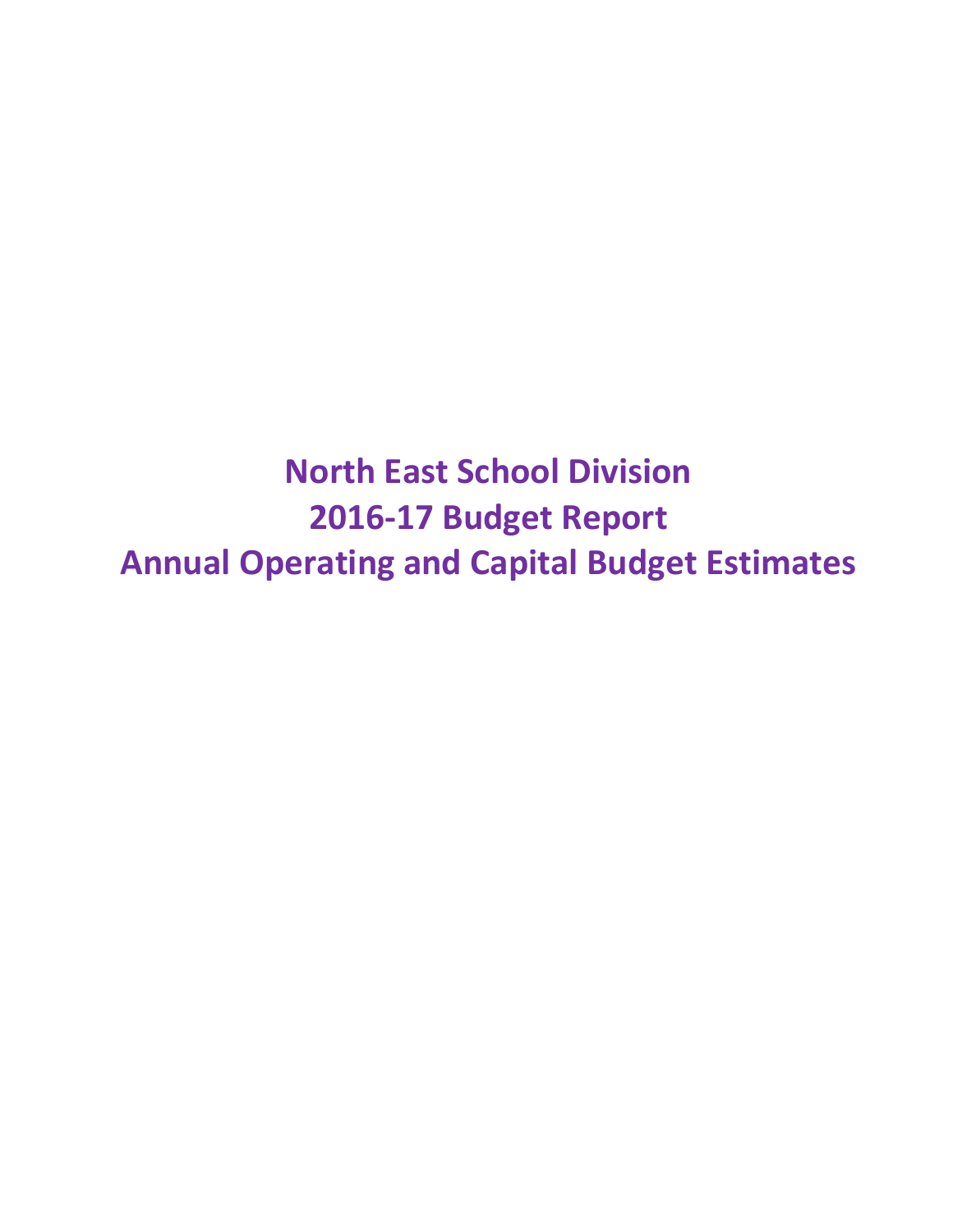# **Proposed Board Motion:**

**That the Board approve the annual operating and capital budget estimates for the fiscal year September 1, 2016 to August 31, 2017 as detailed in the** *2016-17 Budget Report***.**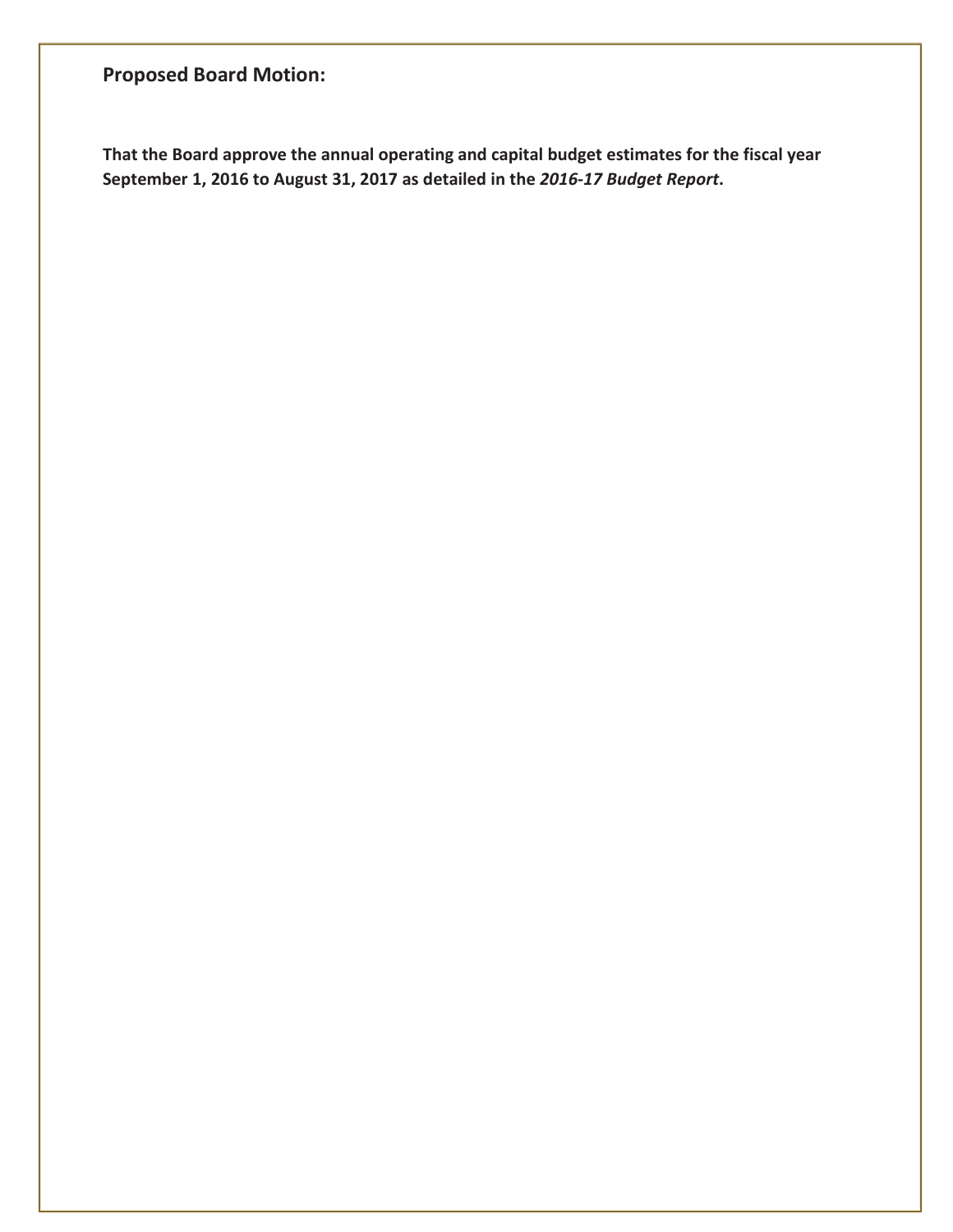## **North East School Division Budget 2016-17 Statement of Operations (Prepared using Public Sector Accounting Board (PSAB) Standards)**

|                       |                          | 2016-17            | 2015-16       |
|-----------------------|--------------------------|--------------------|---------------|
|                       |                          | <b>Budget</b>      | <b>Budget</b> |
| <b>Revenues</b>       |                          |                    |               |
|                       | Property taxation        | \$11,010,960       | 10,011,408    |
| Grants                |                          | 44,960,995         | 48,025,382    |
|                       | Tuition and related fees | 571,000            | 670,000       |
|                       | School generated funds   | 1,029,150          | 1,016,650     |
|                       | Complementary services   | 608,832            | 608,544       |
|                       | <b>External services</b> | 130,143            | 135,693       |
| Other                 |                          | 574,600            | 579,200       |
| <b>Total revenues</b> |                          | \$58,885,680       | 61,046,877    |
|                       |                          |                    |               |
| <b>Expenses</b>       |                          |                    |               |
| Governance            |                          | $\zeta$<br>459,450 | 427,100       |
|                       | Administration           | 2,203,421          | 2,321,192     |
| Instruction           |                          | 42,490,888         | 41,302,443    |
| Plant                 |                          | 10,238,897         | 10,280,141    |
|                       | Transportation           | 4,762,053          | 4,595,854     |
|                       | Tuition and related fees | 275,000            | 200,000       |
|                       | School generated funds   | 949,206            | 973,350       |
|                       | Complementary services   | 1,450,215          | 1,366,176     |
|                       | <b>External services</b> | 228,208            | 226,451       |
|                       | Other expenses           | 362,755            | 376,463       |
| <b>Total expenses</b> |                          | \$63,420,093       | 62,069,170    |
|                       |                          |                    |               |
| Surplus/(deficit)     |                          | \$ (4,534,413)     | (1,022,293)   |
|                       |                          |                    |               |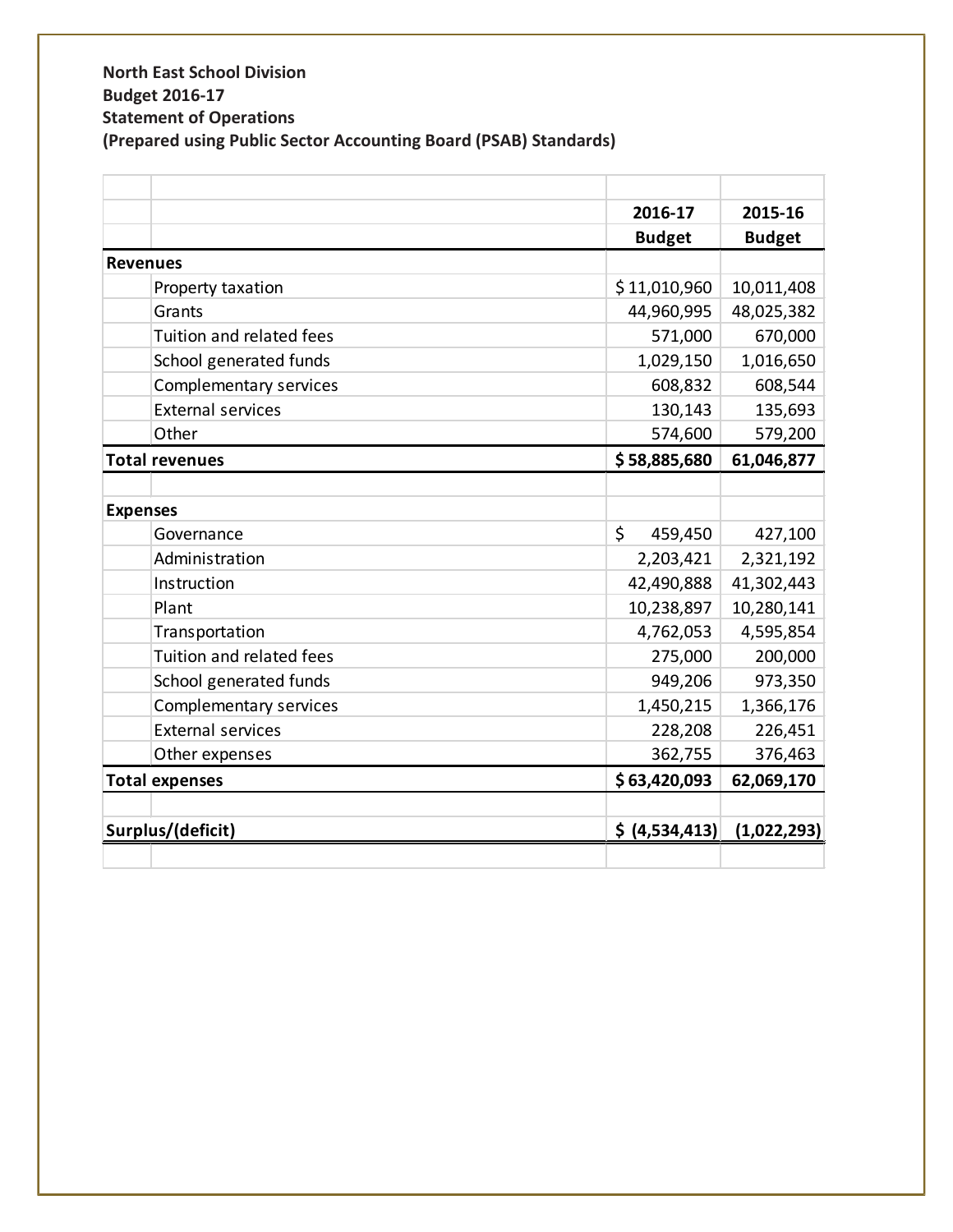## **North East School Division Budget 2016-17 Conversion to Cash Basis and Balancing the Budget**

|                                                     | 2016-17        | 2015-16       |
|-----------------------------------------------------|----------------|---------------|
|                                                     | <b>Budget</b>  | <b>Budget</b> |
|                                                     |                |               |
| <b>PSAB deficit</b>                                 | \$ (4,534,413) | (1,022,293)   |
|                                                     |                |               |
| <b>Tangible Capital Assets:</b>                     |                |               |
| Purchases                                           | (4,652,833)    | (5,363,459)   |
| Proceeds from disposals                             | 8,000          | 11,000        |
| Long Term Debt:                                     |                |               |
| Repayments for the year                             | (342, 539)     | (328, 608)    |
|                                                     |                |               |
| Non-cash items:                                     |                |               |
| Amortization expense                                | 4,240,208      | 4,130,821     |
| Gain on disposals of tangible capital assets        | (8,000)        | 11,000        |
| Employee Future Benefits expenses                   | 93,500         | 55,600        |
|                                                     |                |               |
| Other cash requirements:                            |                |               |
| Employee Future Benefits expected payments          | (17,000)       | (10,000)      |
| Deficit cash for the year                           | (5,213,077)    | (2,515,939)   |
|                                                     |                |               |
| Changes to the accumulated surplus:                 |                |               |
| Internally restricted accumulated surplus:          |                |               |
| Tisdale Office and Transportation Building          | 2,638,000      | 2,300,000     |
| NESIP grants to schools                             | 396,954        | 267,000       |
| <b>ISSI carryover</b>                               | 10,558         | 220,000       |
| School generated funds (net change)                 | 23,056         | (43,300)      |
| Violent Threat Assessment Response Training         | 8,000          |               |
| Preventative Maintenance and Renewal (PMR) Funding: |                | (895, 534)    |
| 2016-17 Project                                     | 1,200,000      |               |
| PMR 2016-17 funding                                 | (1, 162, 000)  |               |
|                                                     |                |               |
| Unrestricted accumulated surplus:                   |                |               |
| Enrolment estimates (January projections too low)   | 300,000        |               |
| Funding shortfall in 2016-17 provincial allocation  | 1,773,509      |               |
| TMSS welding lab PMR project funded by NESD         |                | 500,000       |
| New van at MUCC                                     | 25,000         |               |
| Cash from Hudson Bay Community School capital loan  |                | 167,773       |
|                                                     |                |               |
|                                                     | \$             |               |
|                                                     |                |               |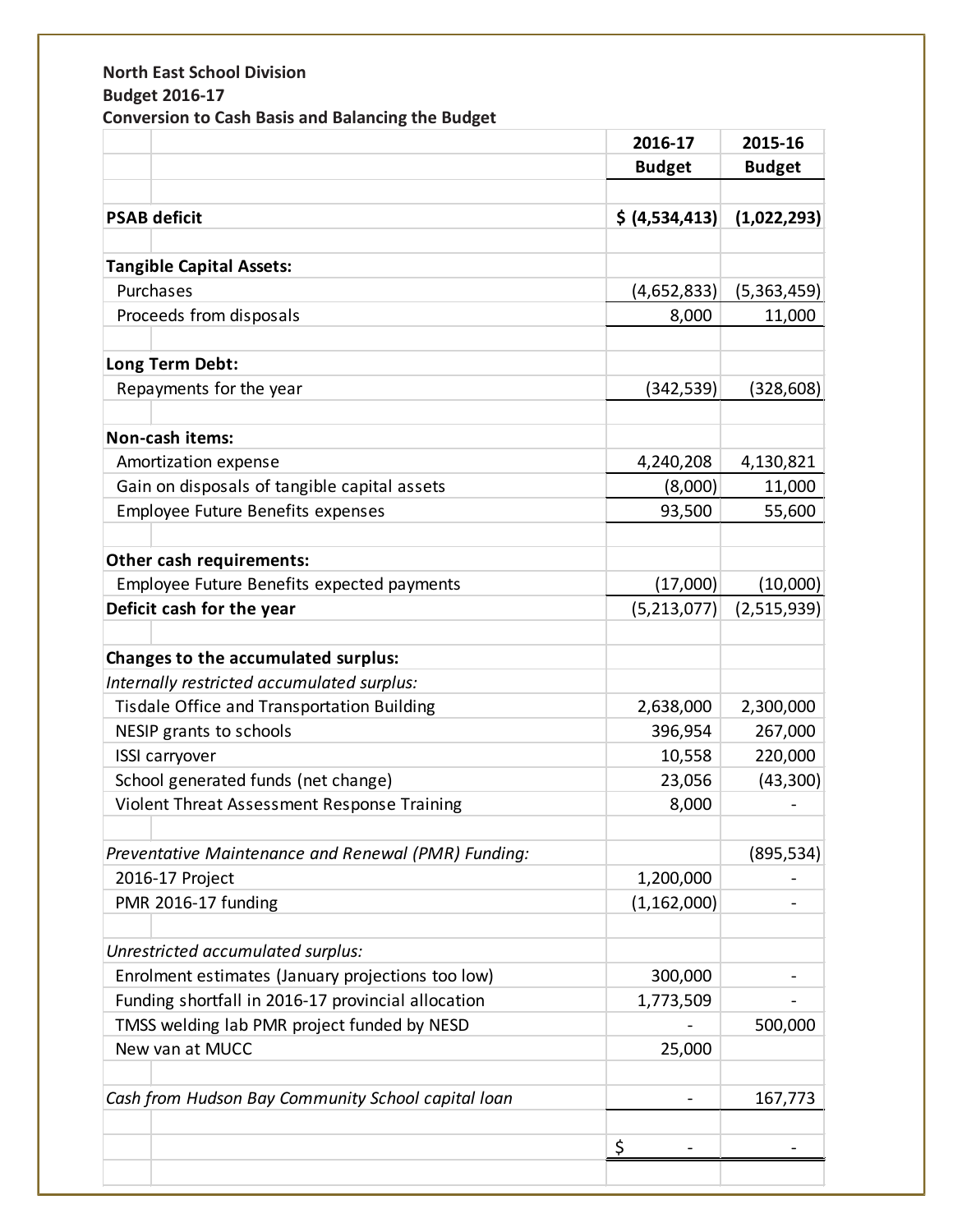#### **REVENUES**

Total 2016-2017 revenues are estimated at \$58,885,680, a decrease of 3.54 % compared to the previous year.

|                          | <b>Budget</b> |              |              |             |  |  |
|--------------------------|---------------|--------------|--------------|-------------|--|--|
|                          | 2016-2017     | 2015-2016    | \$ Change    | % Change    |  |  |
| Revenues                 |               |              |              |             |  |  |
| Property taxes           | \$11,010,960  | \$10,011,408 | Ś<br>999,552 | 9.98%       |  |  |
| Provincial grants        | 44,960,995    | 48,025,382   | (3,064,387)  | $(6.38)\%$  |  |  |
| Tuition and related fees | 571,000       | 670,000      | (99,000)     | $(14.78)\%$ |  |  |
| Complementary services   | 608,832       | 608,544      | 288          | 0.05%       |  |  |
| External services        | 130,143       | 135,693      | (5,550)      | (4.09)%     |  |  |
| School generated         | 1,029,150     | 1,016,650    | 12,500       | 1.23%       |  |  |
| Other                    | 574,600       | 579,200      | (4,600)      | (0.79)%     |  |  |
| <b>Total Revenues</b>    | \$58,885,680  | \$61,046,877 | S(2.161.197) | (3.54)%     |  |  |

Total 2016-2017 revenues from operations (and not capital) are estimated at \$57,723,680, a decrease of 3.40% compared to the previous year. The decrease is due to a reduction in the school division operating funding as provided by the province on budget day and a decrease in tuition fees resulting from a decrease in the number of federally funded students being enrolled.

|                          | <b>Budget</b> |              |                |             |  |  |  |
|--------------------------|---------------|--------------|----------------|-------------|--|--|--|
|                          | 2016-2017     | 2015-2016    | \$Change       | % Change    |  |  |  |
| Revenues                 |               |              |                |             |  |  |  |
| Property taxes           | \$11,010,960  | \$10,011,408 | 999,552<br>Ś   | 9.98%       |  |  |  |
| Provincial grants        | 43,798,995    | 46,735,801   | (2,936,806)    | $(6.28)\%$  |  |  |  |
| Tuition and related fees | 571,000       | 670,000      | (99,000)       | $(14.78)\%$ |  |  |  |
| Complementary services   | 608,832       | 608,544      | 288            | 0.05%       |  |  |  |
| External services        | 130,143       | 135,693      | (5,550)        | (4.09)%     |  |  |  |
| School generated         | 1,029,150     | 1,016,650    | 12,500         | 1.23%       |  |  |  |
| Other                    | 574,600       | 579,200      | (4,600)        | $(0.79)$ %  |  |  |  |
|                          |               |              |                |             |  |  |  |
| <b>Total Revenues</b>    | \$57,723,680  | \$59,757.296 | \$ (2.033.616) | (3.40)%     |  |  |  |

Note: The property taxes and the provincial grants combine to result in the annual operating grant as determined by the Ministry of Education. In 2015-16, the property tax estimate calculated by the Ministry of Education contained an error that resulted in an amount that was too low.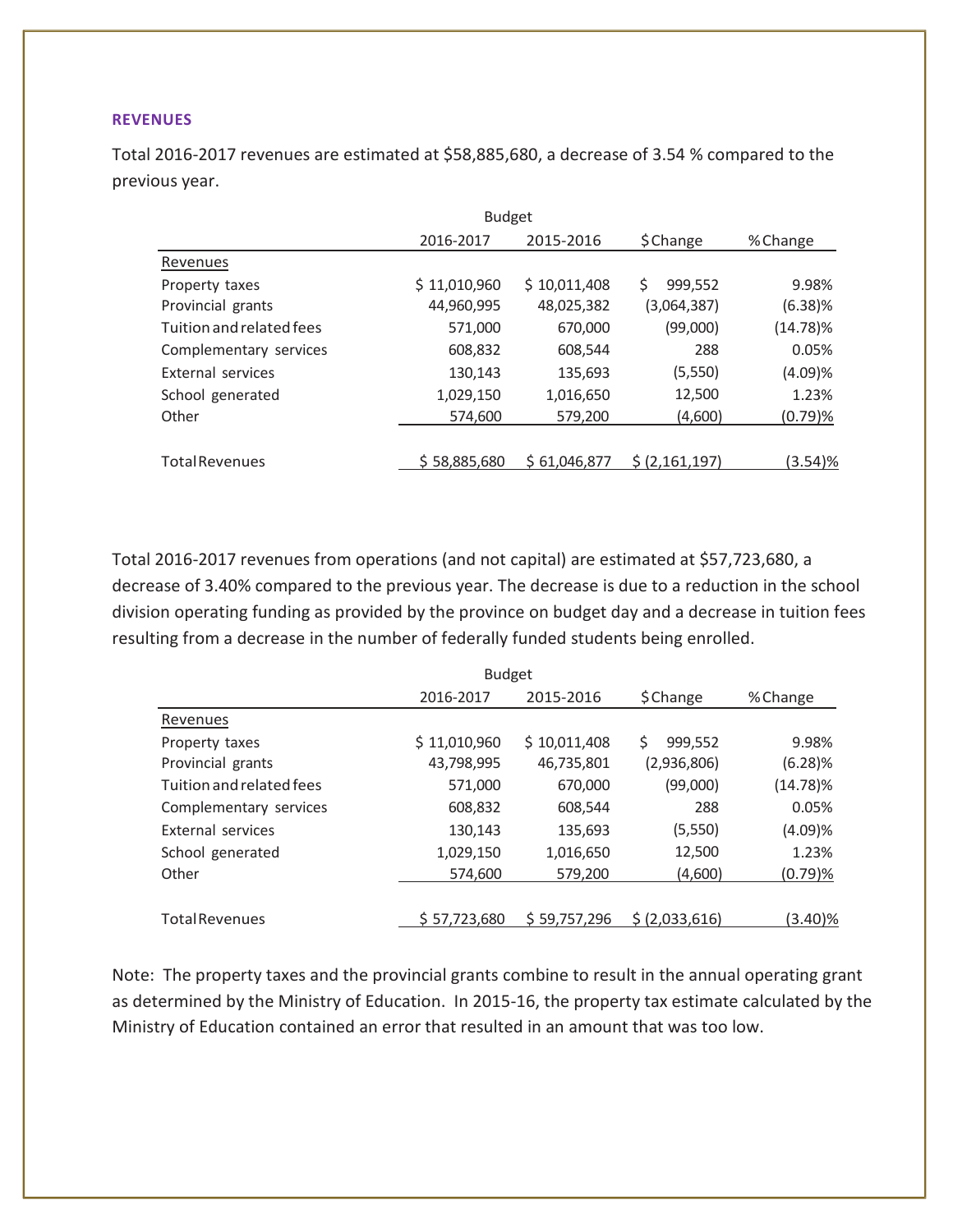### *EXPENSES*

In 2016-2017, expenses are estimated to be \$63,420,093, an increase of 2.18% compared to the previous year's budget.

|                                   | <b>Budget</b> |               |    |            |   |            |            |
|-----------------------------------|---------------|---------------|----|------------|---|------------|------------|
|                                   |               | 2016-2017     |    | 2015-2016  |   | \$Change   | % Change   |
| Expenses                          |               |               |    |            |   |            |            |
| Governance (note 1)               | \$            | 459,450       | \$ | 427,100    | Ś | 32,350     | 7.57%      |
| Administration (note 2)           |               | 2,203,421     |    | 2,321,193  |   | (117, 772) | (5.07)%    |
| Instruction (note 3)              |               | 42,490,888    |    | 41,302,443 |   | 1,188,445  | 2.88%      |
| Plant (note 4)                    |               | 10,238,897    |    | 10,280,141 |   | (41, 244)  | $(0.40)$ % |
| School generated (note 5)         |               | 949,420       |    | 973,588    |   | (24, 168)  | (2.48)%    |
| Transportation (note 6)           |               | 4,762,053     |    | 4,595,854  |   | 166,199    | 3.62%      |
| Tuition and related fees (note 7) |               | 275,000       |    | 200,000    |   | 75,000     | 37.50%     |
| Complementary services (note8)    |               | 1,450,215     |    | 1,366,176  |   | 84,039     | 6.15%      |
| External services (note 9)        |               | 228,208       |    | 226,450    |   | 1,758      | 0.78%      |
| Other (note 10)                   |               | 362,541       |    | 376,225    |   | (13, 684)  | $(3.64)$ % |
|                                   |               |               |    |            |   |            |            |
| <b>Total Expenses</b>             |               | 63,420,093 \$ |    | 62,069,170 |   | 1,350,923  | 2.18%      |

#### Notes:

- 1. In 2016-2017, the increase relates to board elections which only occur once every four years.
- 2. In the 2016-17 budget, there is a decrease in salary costs due to the restructuring of administration positions at Division Office.
- 3. In 2016-2017, the budget includes the salary increases for the teachers and support staff. There were four diversity teachers added to the 2016-17 budget. A new higher capital threshold has shifted laptop expenditures from the capital budget to the instruction expenses.
- 4. The plant budget has been reduced as minor maintenance projects have decreased from \$450,000 to \$200,000 in 2016-2017. This decrease is then offset by the expected increase in the salaries of the caretakers, maintenance workers and other positions in the facilities department.
- 5. The school generated fund items are budgeted by the school administration staff and represent their plans for the school funds. No major changes are anticipated for the 2016-2017 school year.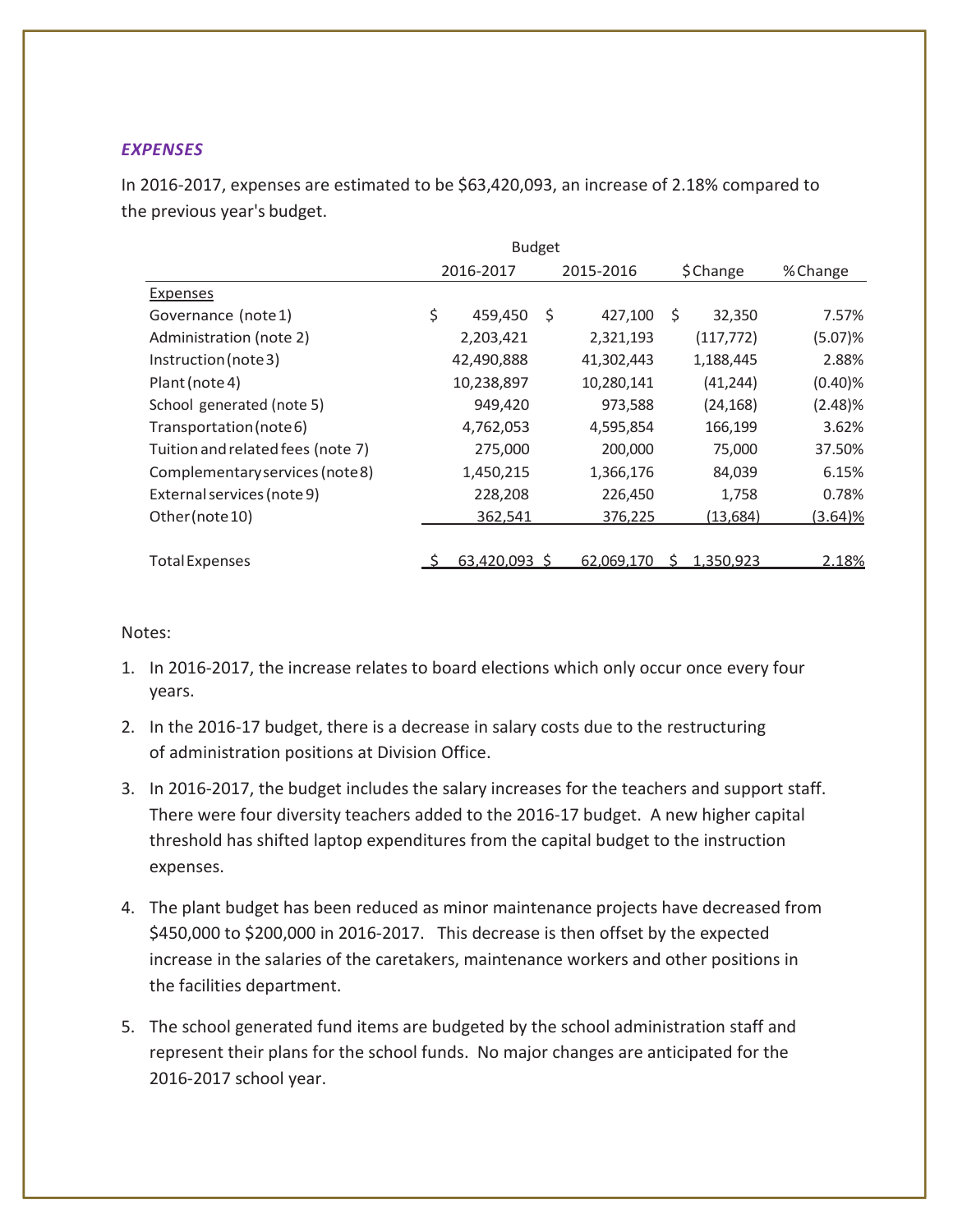- 6. The transportation budget for 2016-17 has increased due to the expected salary increases for the transportation positions, the hiring of an additional mechanic and the increase in amortization costs for the new buses purchased with the accumulated surplus during 2015-16 (and not included in the 2015-16 budget).
- 7. The 2016-2017 budget includes an increase in the estimated number of Adult Basic Education (ABE) students compared to the prior year. The increase in the estimated number is based on the 2015-16 actual enrolment in the ABE program.
- 8. The 2016-2017 additional cost associated with the collective agreement with the teachers has been included in the teachers' salaries. There is also an increase due to the new universal snack program for all kindergarten students in the division and a universal snack program for all of the students at Central Park School. Both programs started during 2015-16 but were not included in the budget.
- 9. The 2016-2017 increase relates to the cafeteria salary increases associated with support staff.
- 10. As the payments on the loan for the construction of the Hudson Bay Community School capital project progress, the amount of interest expense decreases and the amount of the principal repayment increases.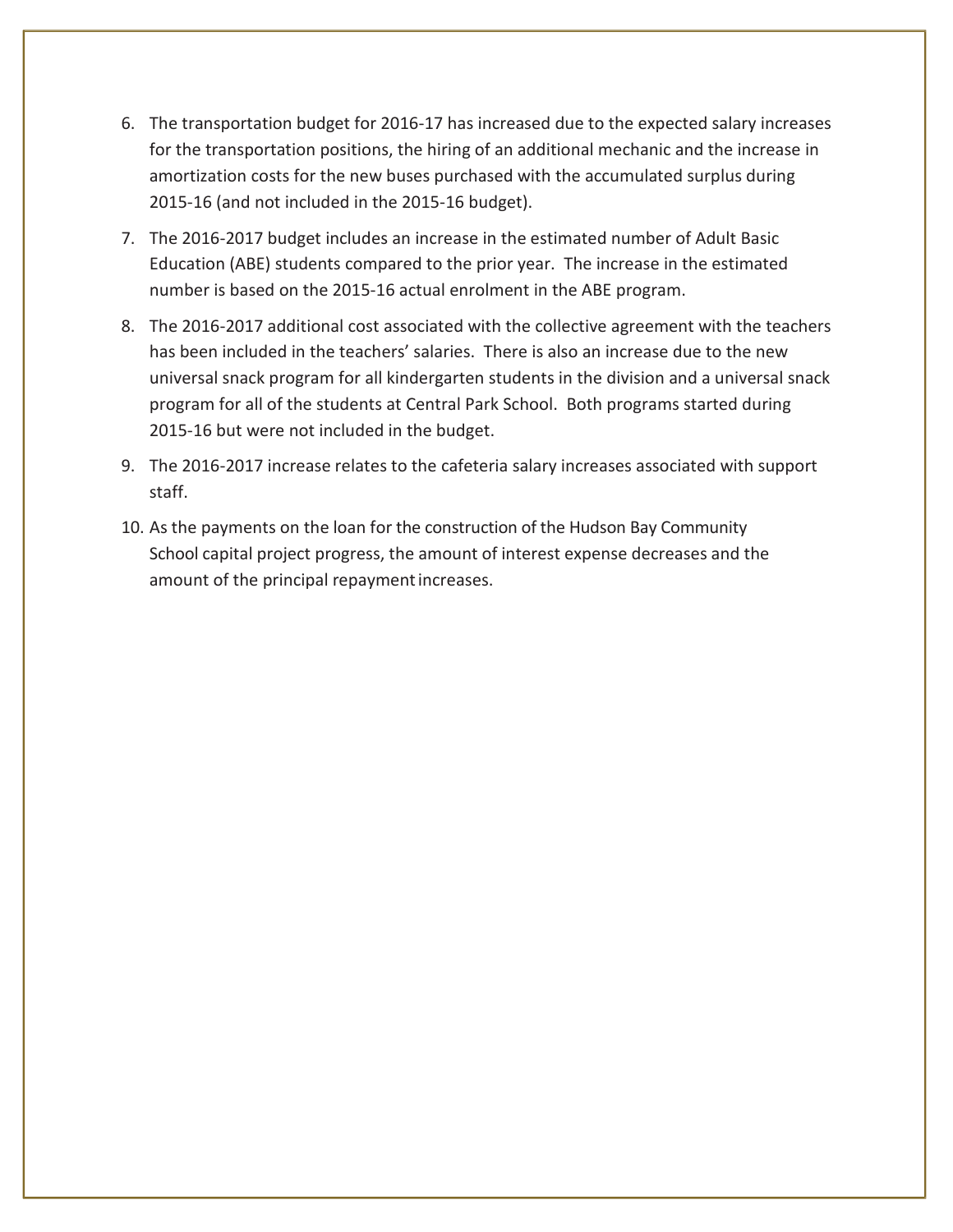#### **North East School Division Capital Expenditures: Budget 2016-17**

|                                                     | <b>Budget</b> | <b>Budget</b> |
|-----------------------------------------------------|---------------|---------------|
|                                                     | 2016-17       | 2015-16       |
|                                                     |               |               |
| Tisdale Office and Transportation Building (note 1) | \$2,638,000   | 2,300,000     |
| Computer hardware (note 2)                          | 803,888       | 1,205,468     |
| School buses (note 3)                               | 721,000       | 553,363       |
| Furniture and equipment (note 2)                    | 321,945       | 441,777       |
| Playground equipment                                | 78,000        | 258,000       |
| Vehicles                                            | 50,000        | 90,000        |
| Computer software                                   | 40,000        | 35,500        |
| <b>Hudson Bay Community School</b>                  |               | 479,351       |
|                                                     |               |               |
|                                                     | \$4,652,833   | 5,363,459     |
| Notes:                                              |               |               |

1. The renovation at the Tisdale Office and Transportation Building did not start in 2015- 16. There are plans for this project to be done during the 2016-17 fiscal year.

2. The threshold for reporting tangible capital assets will change from \$500 to \$1,000 starting on September 1, 2016. The overall computer hardware and furniture and equipment budgets have not decreased, only the allocations between capital and operating budgets have changed.

3. The number of buses has remained consistent in Budget 2016-17 and Budget 2015- 16. The high value of the United States dollar compared to the Canadian dollar has a negative impact on the amount that needs to be included in the budget.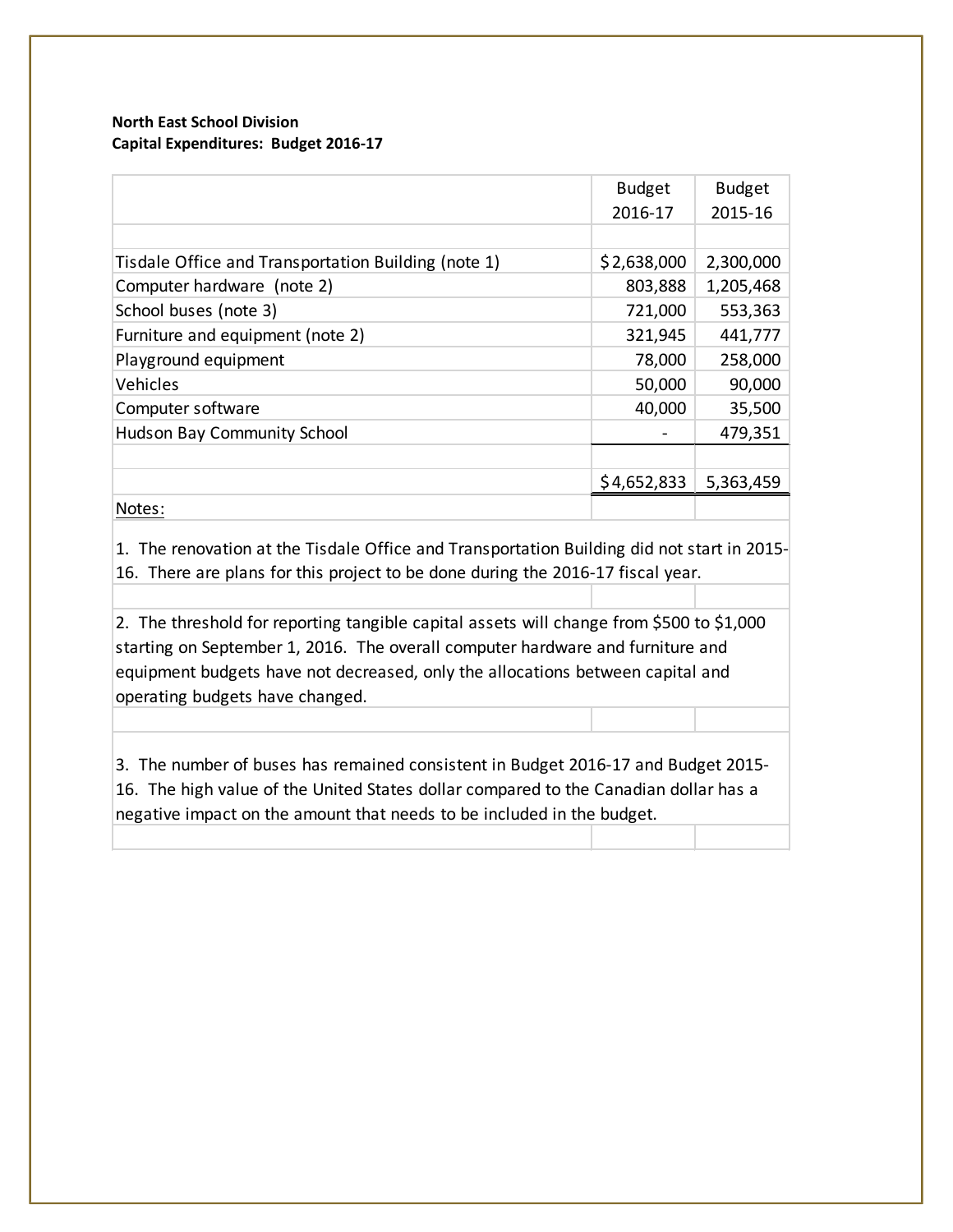**North East School Division Budget 2016-17**





*Note: The 2015-16 budgeted property taxation revenues were based on the estimates received from the Ministry of Education. The estimate was too low. If the correct numbers were used in 2015-16, the property taxation percentage would have been 18% and the percentage for grants would have been 77%.*